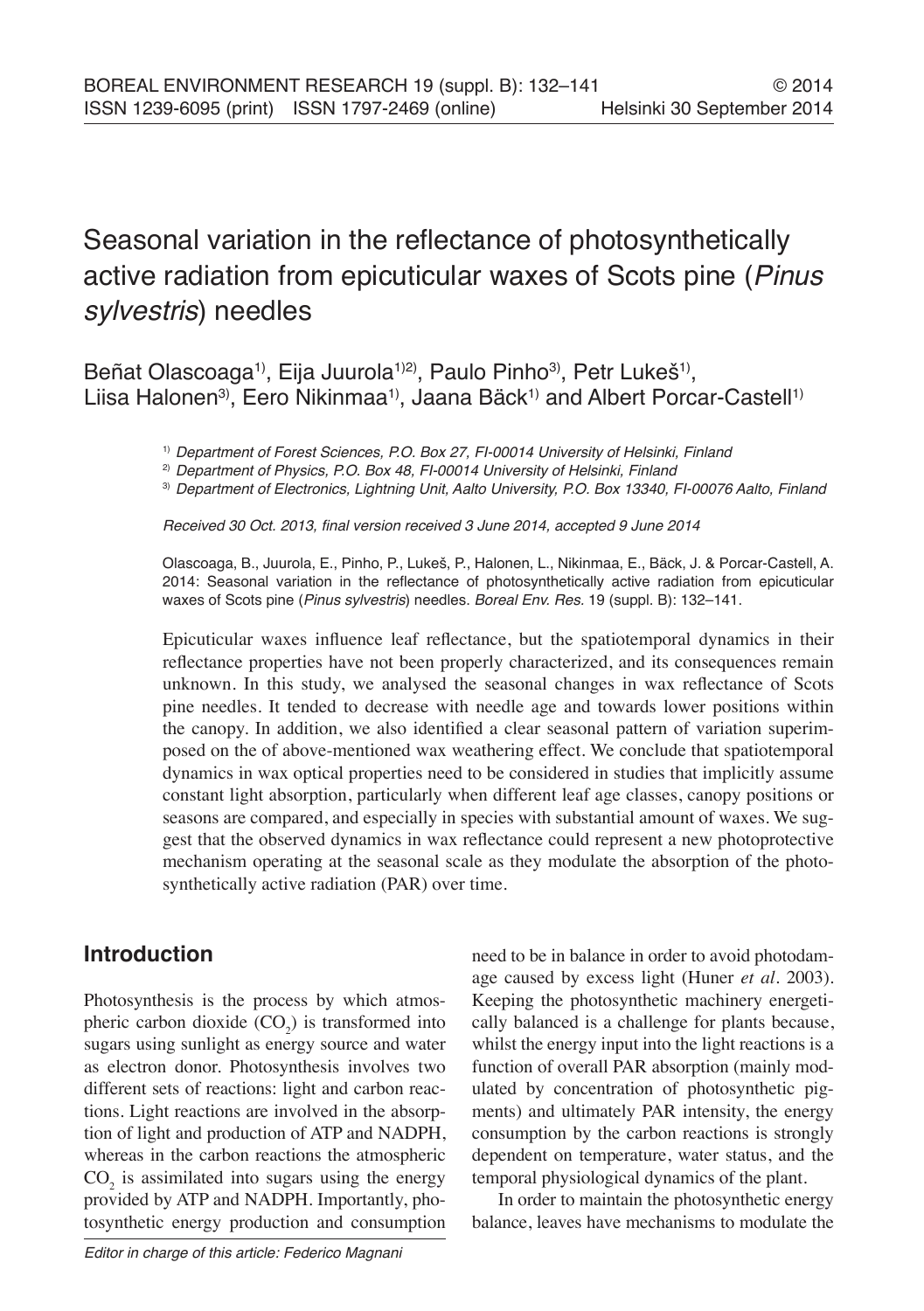absorption of radiation and the capacity to harmlessly dissipate the energy absorbed in excess. In the short term, many plants species change the orientation of leaves (Muraoka *et al.* 1998) and reposition chloroplasts inside the cells (Kasahara *et al.* 2002) to minimize harmful quantities of light. Non-photosynthetic pigments within cells, such as anthocyanins and flavonoids, can also reduce the amount of light available to photosynthesis (Chalker-Scott 1999, Han *et al.* 2003). In addition to adjustments in the quantity of absorbed light, plants can also alleviate the problem by regulating the fraction of absorbed excitation energy that is thermally dissipated, via the xanthophyll-cycle reactions and the protonation/de-protonation of specific pigment-binding proteins (Gilmore 1997, Müller *et al.* 2001). In the long term, leaf-level seasonal changes in chlorophyll contents and sustained forms of non-photochemical quenching modulate light absorption and the fraction of thermal energy dissipation, respectively (Öquist and Huner 2003, Porcar-Castell 2011).

In addition, plants can also adjust light absorption by modulating leaf reflectance properties. Salt deposits (Mooney *et al.* 1977, Esteban *et al.* 2013) and trichomes (Holmes and Keiller 2002) found on the leaf surface of many plants have been shown to increase the fraction of reflected light. Similarly, the waxes protruding from the epidermis have been shown to be effective in reflecting radiation (Reicosky and Hanover 1978, Holmes and Keiller 2002, Pfündel *et al.* 2006). Although PAR reflectance of leaves is usually 5%–10% of the incident radiation, in plants with denser wax cover it may be as high as 50% (Mulroy 1979). Thus, variations in the reflectance of epicuticular waxes and its temporal dynamics may have a relevant functional role in the modulation of light absorption.

PAR reflectance of epicuticular waxes has been analysed in some herbaceous plants and tree species. These studies have focused on comparing species of different ecological groups (Billings and Morris 1951), juvenile and mature leaves of certain species (Cameron 1970), and specimens of the same species with and without glaucous coating (Reicosky and Hanover 1978, Mulroy 1979), yet the temporal dynamics remain unclear. In this study, we examined spatiotemporal dynamics of PAR reflectance of epicuticular waxes during the course of a year in different needle ages within the canopy of boreal Scots pine trees growing under natural conditions. We hypothesized that, in addition to the reduction in reflectance caused by natural wax weathering, there is also a seasonal reflectance pattern, which could contribute to reducing the excitation pressure in leaves and protect them from photodamage.

### **Material and methods**

#### **Experimental design**

Eight 49-year-old Scots pines (*Pinus sylvestris*) growing at SMEAR II (Station for Measuring Ecosystem–Atmosphere Relations; *see* Hari and Kulmala 2005 for more details) in southern Finland (61°31´N, 24°17´E, 180 m a.s.l) were selected for repeated reflectance measurements, and accessed using permanent scaffold towers. The measurements were carried out from August 2010 to June 2011 in four campaigns: late summer (19–20 August 2010), autumn (22–24 November 2010), winter (21–23 February 2011) and early summer (9–11 June 2011). The measurements were done at two positions within the canopy: top-canopy (ca. 15 m), where the needle samples were collected from the three uppermost living whorls, and low-canopy (ca. 7 m), where the needle samples were collected from the three lowest living whorls. In each of the canopy positions, the measurements were made for the three available needle ages. For each of the trees, the measurements made per canopy position and needle age were repeated four times.

All the PAR reflectance measurements were done using detached needles and at room temperature in a cabin located in the vicinity of the study site. The spectral reflectance measurements were performed within 1.5 hours after detaching the needles. Each reflectance spectra was recorded from three to four pairs of needles using a portable spectroradiometer (ASD Inc. FieldSpec® HH VIS-NIR, USA), spectral range 325–1075 nm, spectral resolution FWHM (full width half maximum) of 3.5 nm, and sampling interval of 1.6 nm, in combination with a plant probe (viewing angle of 45°) with halogen light source and a fiber optic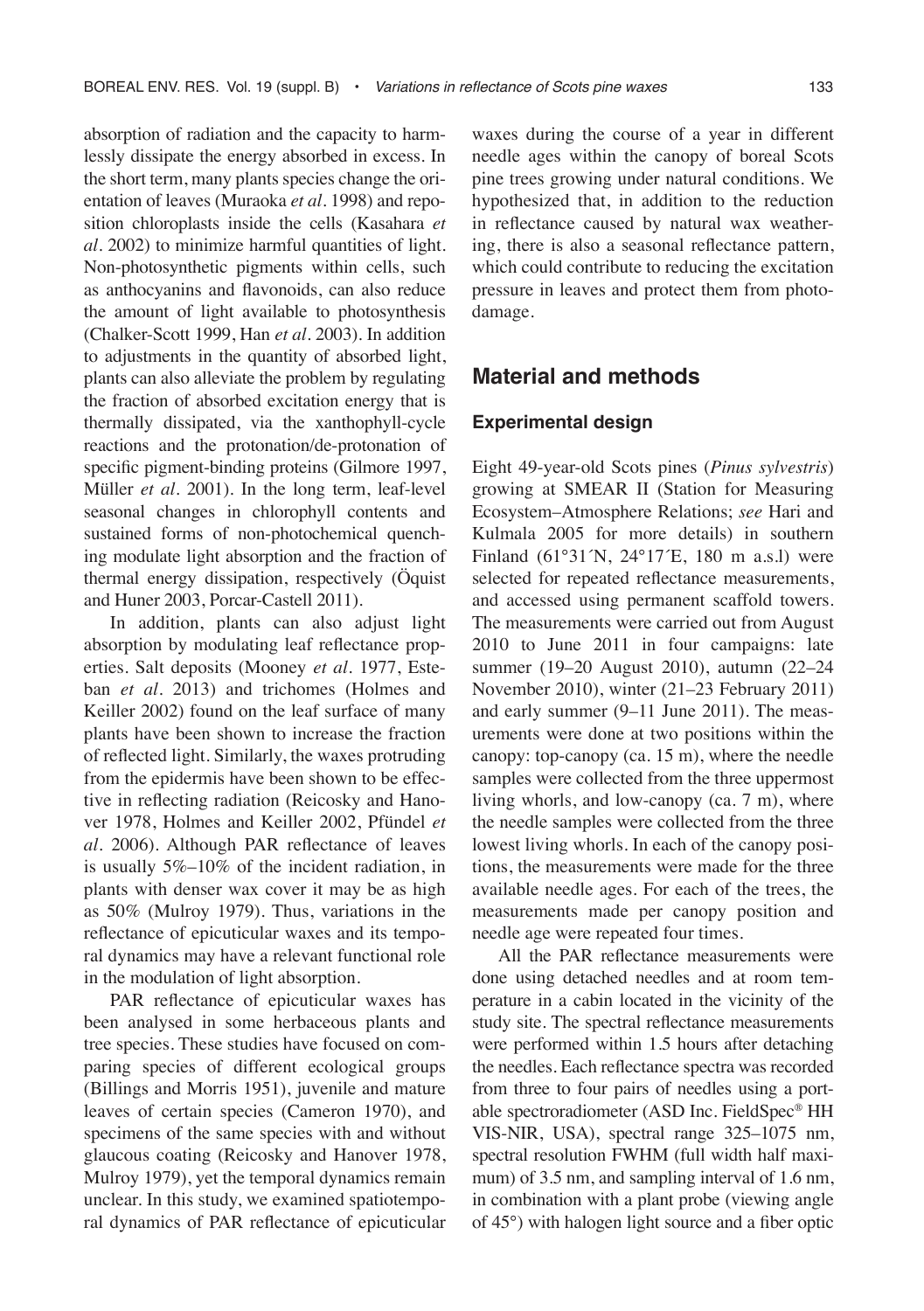(ASD Inc., USA). The needles were arranged in a dark-acclimation leaf clip designed for chlorophyll measurements (Hansatech Ltd., UK), but used in this study to get a reduced and constant needle area for the plant probe (Porcar-Castell *et al.* 2012). The clip fitted perfectly the plant probe. Reflectance spectra were recorded by an integration time of 544 ms, each spectrum being averaged over ten measurements. Measurements were repeated until a steady reflectance reading was obtained. Typically, the third spectral average was stable and recorded, within 20 seconds. Reference measurements with a Spectralon® reflectance standard and dark current correction were performed every eight recordings.

In order to study the effect that epicuticular waxes have on needle reflectance, spectral measurements were conducted both before and after removing the epicuticular waxes by dipping the needles in a 99.8% chloroform bath for 10 seconds. As the chloroform bath time can alter the amount of chlorophylls (Bewick *et al.* 1993), differences in the optical properties of needles could be due not only to epicuticular waxes but also chlorophyll bleaching. To study the effects that the chloroform bath time has on needle reflectance, we analysed PAR reflectance differences in current-year needles of blue spruce (*Picea pungens*) exposed to chloroform bath times ranging from one second to five minutes. Blue spruce was used as the reference conifer to validate the methodologies used in this study as it represents a conifer species with high amount of epicuticular waxes. We found no differences in PAR reflectance of blue spruce needles in response to the chloroform bath times (data not shown), suggesting that our chloroform bath treatment did not cause any chlorophyll bleaching.

The difference in reflectance spectra caused by the removal of the epicuticular wax layer, hereinafter denoted as Δ*R*(*λ*), was calculated as the difference between the needle reflectance spectra of the intact leaf,  $R_{\mu}(\lambda)$ , and that after wax extraction,  $R_0(\lambda)$ , (Fig. 1):

$$
\Delta R(\lambda) = R_{\rm w}(\lambda) - R_0(\lambda) \tag{1}
$$

The effect of the wax layer on PAR reflectance,  $\Delta R$ (PAR), was calculated as the average  $\Delta R(\lambda)$  for the wavelength range 400 to 700 nm.

The changes in the reflectance induced by wax removal were measured in a single direction using a plant probe, called here Δ*R*(PAR), yet we wanted to examine the effect of wax removal on total hemispherical reflectance (*see* Schaepman-Strub *et al.* 2006 for more details). In order to test whether  $\Delta R$ (PAR) was a good proxy of differences in hemispherical reflectance, we compared changes in reflectance upon wax removal using the plant probe with changes in total hemispherical reflectance upon wax removal using an integrating sphere (ASD RTS-3ZC, ASD Inc., USA) with current-year needles of blue spruce and Scots pine. The comparison of methods was repeated five times for each of the species with each of the devices, following the wax extraction procedure previously explained.

Due to the unavoidable gap fraction between needles inherent to the integrating sphere measurements (Daughtry *et al.* 1989), we designed holders for the needle samples, thus keeping the same area before and after the wax removal and allowing the calculation of the gap fraction. The needle samples were scanned while still in the holder using a desktop scanner (Agfa Arcus 1200) in grayscale and at a resolution of 800 dpi. The gap fraction between needles was calculated by image processing using Adobe Photoshop CS6, and the hemispherical reflectance was calculated as in Mesarch *et al.* (1999). The Kolmogorov-Smirnov test showed that the data were normally distributed. Using a *t*-test, we did not find significant differences in Δ*R*(PAR) neither in Scots pine (plant probe  $0.036 \pm 0.015$ ; integrating sphere  $0.045 \pm 0.014$ , mean  $\pm$  SD; *t*-test:  $t_8 = 0.941$ ,  $p = 0.374$ ) nor in blue spruce (plant probe  $0.101 \pm 0.014$ ; integrating sphere  $0.104 \pm 0.022$ , mean  $\pm$  SD; *t*-test  $t<sub>9</sub> = 0.330$ ,  $p =$ 0.749). We conclude that the directional reflectance of the epicuticular waxes estimated by a plant probe was a good proxy for the hemispherical reflectance of epicuticular waxes.

#### **Meteorological data**

During the study period, the air temperatures in the top canopy and low canopy were measured with 4-wired PT-100 sensors in a measuring mast at 8.4 m and 16.8 m above ground. The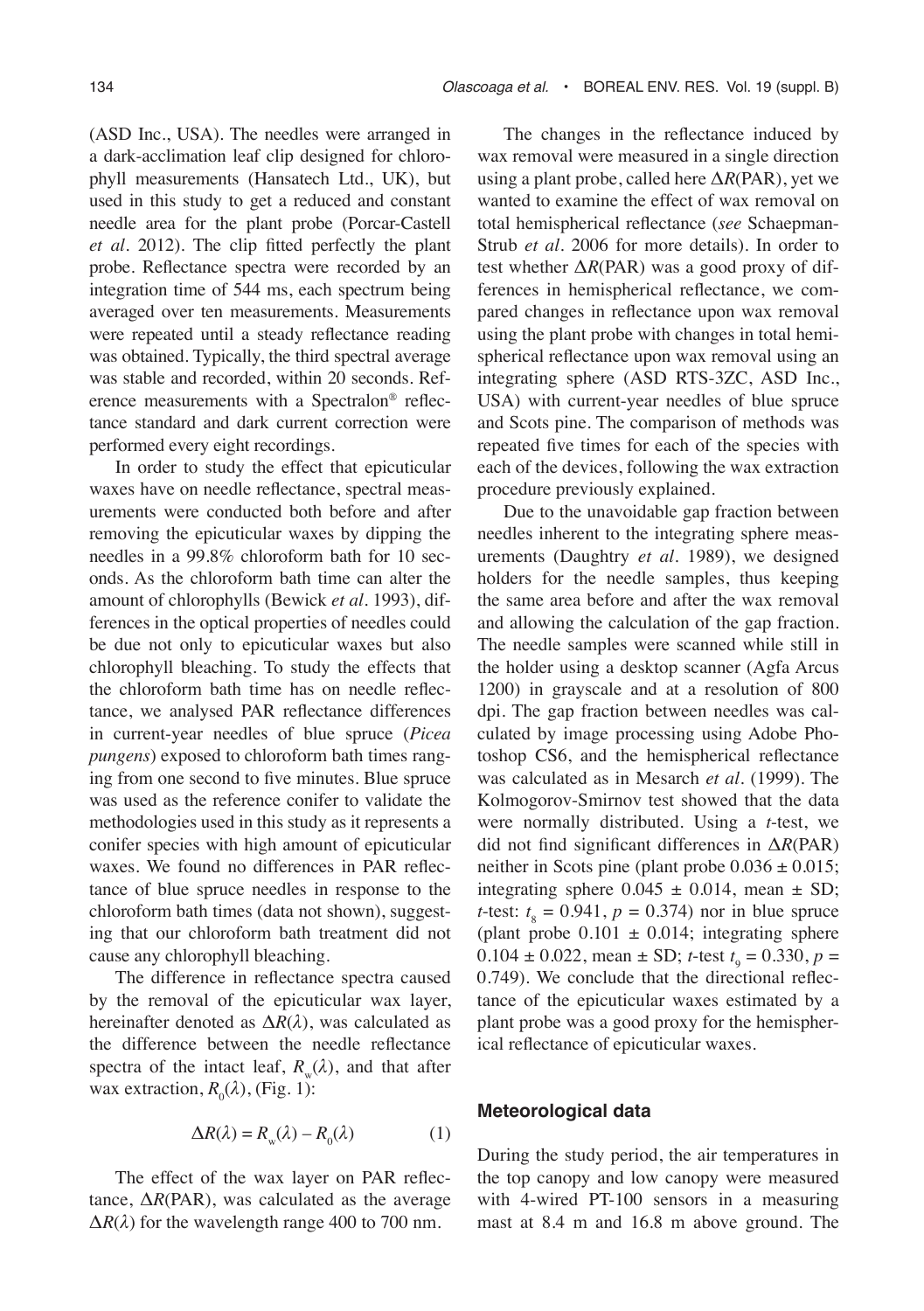

**Fig. 1**. Late summer PAR reflectance spectra from needles of Scots pine before [ $R_{\omega}(\lambda)$ ] and after [ $R_{0}(\lambda)$ ] epicuticular wax removal, and epicuticular wax PAR reflectance, [Δ*R*(*λ*)]. (**A**) Top-canopy and current-year needles (2010), (**B**) top-canopy and one-year-old needles (2009), (**C**) low-canopy and current-year needles (2010), and (**D**) low-canopy and one-year-old needles (2009). Each spectrum is the average of eight replicates.

sensors were protected from solar radiation and ventilated by home-made fans. The total PAR for the top-canopy position was recorded by a LI-190sz quantum sensor (Li-Cor, Lincoln, NE, USA) in the same mast at 18 m above ground, whilst radiation at the low-canopy position was recorded from four additional quantum sensors installed at 0.6 m above the forest ground within the study site.

#### **Statistical analysis**

The Kolmogorov-Smirnov test of normality was employed on the Δ*R*(PAR) values for each of the factors evaluated: seasonality  $(n = 48)$ , needle age  $(n = 64)$ , and canopy position  $(n = 96)$ , for a total sample size of 192. The data were normally distributed for each of the factors, hence we proceeded to use parametric tests to assess differences among the factors. A three-way analysis of variance (ANOVA) for seasonality, needle age, and canopy position was conducted, followed by a posterior two-way ANOVA for each of the canopy positions analysed. Along with the two-way ANOVA, *post hoc* Tukey's test was also conducted. The statistical analysis was done using IBM SPSS Statistics (ver. 21).

#### **Results**

During the experimental period August 2010– June 2011, no differences were found in the daily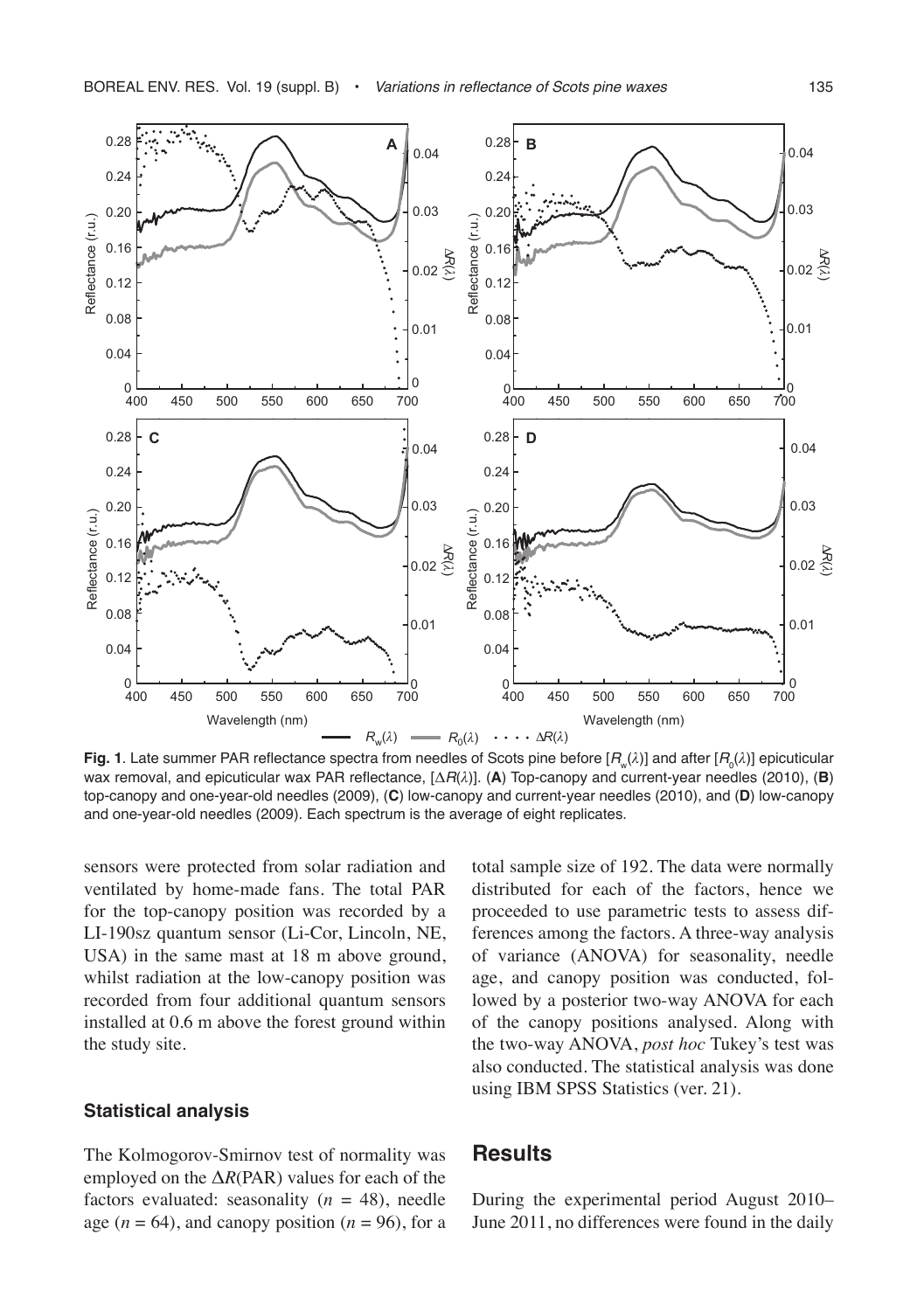

**Fig. 2**. Daily averaged (**A**) air temperature (°C) within the canopy of a Scots pine forest, and (**B**) photosynthetically active radiation (PAR,  $\mu$ mol m<sup>-2</sup> s<sup>-1</sup>) at 18 m (black line) and 0.6 m (gray line) above the ground of a Scots pine forest, during the study period 19 August 2010 to 11 June 2011.

mean temperature between the top-canopy and the low-canopy, but a clear difference in the light environment was detected (Fig. 2).

The Δ*R*(PAR) values for top-canopy were higher than the values for the low-canopy for the same season and needle age (Figs. 1 and 3). Accordingly, the highest Δ*R*(PAR) value was registered for top-canopy current-year needles in late summer  $(0.032 \pm 0.004)$ , mean  $\pm$  SE). In the low-canopy, the current-year needles also had the highest  $\Delta R$ (PAR) value, but those values were obtained during autumn instead of late summer (0.018  $\pm$  0.004, mean  $\pm$  SE). Regardless of canopy position, the effect of waxes on reflectance was found to decrease with needle age, but the needles with the highest Δ*R*(PAR) values (i.e. current- and one-year-old needles from the top canopy) also revealed a seasonal variation.

The results of a three-way ANOVA revealed that needle age (three-way ANOVA needle age:  $F_{2,192} = 27.818$ ,  $p < 0.001$ ) and canopy position (three-way ANOVA canopy position:  $F_{1,192}$  = 17.925,  $p = 0.000$ ) were the most significant factors affecting Δ*R*(PAR) (Table 1). Seasonality was not a significant factor (three-way ANOVA seasonality:  $F_{3,192} = 2.243$ ,  $p = 0.085$ ). However, there was significant interaction between seasonality and both needle age (three-way ANOVA seasonality  $\times$  needle age:  $F_{6,192} = 2.626$ ,  $p =$ 0.018), and canopy position (three-way ANOVA seasonality  $\times$  canopy position:  $F_{3,192} = 4.715$ , *p*  $= 0.003$ ), but there was no significant interaction between needle age and canopy position (three-way ANOVA seasonality  $\times$  canopy position:  $F_{2,192} = 2.389, p = 0.095$ .

In order to disclose whether seasons might have an effect on top- or low-canopy foliage, we analysed the variation in Δ*R*(PAR) independently for each canopy position.

A two-way ANOVA with Δ*R*(PAR) values from top-canopy position (Table 2) confirmed significant differences in its response to needle age (two-way ANOVA needle age:  $F_{2.96}$  = 22.054,  $p < 0.001$ ) in any season. The Tukey *post hoc* test revealed that there were significant differences in Δ*R*(PAR) between needles of dif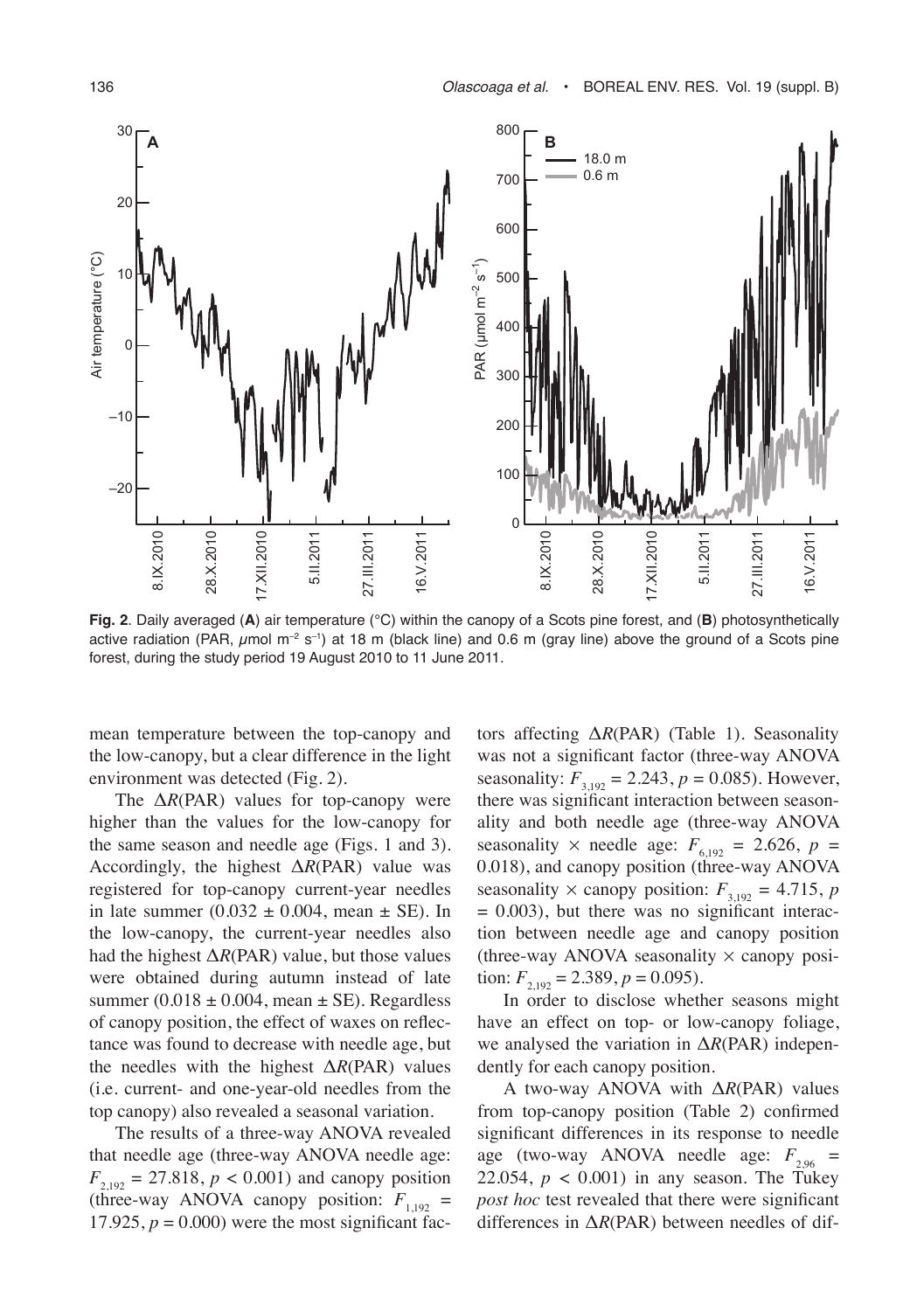**Fig. 3**. Δ*R*(PAR) values for (**A**) top-canopy and (**B**) low-canopy Scots pine needles. Needles were sampled during the year 2010–2011 but are separated by needle age [current-year needles (2010), one-year-old needles (2009), and twoyear-old needles (2008)], and presented in each of the panels as a continuum distinguished by stripes of alternative colours (gray/white/gray). The four points in each of the stripes represent the four sampling seasons [ls  $=$  late summer (2010), a  $=$ autumn (2010),  $w =$  winter  $(2010)$ , and  $es = early$ summer (2010)]. Values are means  $\pm$  SEs ( $n = 8$ ).



ferent ages ( $p = 0.034$  between current- and oneyear-old needles; *p* < 0.001 between current- and two-year-old needles;  $p < 0.001$  between oneand two-year-old needles), current-year needles having the highest Δ*R*(PAR) values and twoyear-old needles the lowest one regardless of the season. Here, significant differences were also found in response to seasonality (two-way ANOVA seasonality:  $F_{3,96} = 4.055$ ,  $p = 0.010$ ), Table 2. Two-way analysis of variance (ANOVA) results

**Table 1**. Results from a three-way analysis of variance (ANOVA) comparing age, season, and position in Scots pine needle Δ*R*(PAR) values. Data shown below represents degrees of freedom (df), mean squares (MS), and significance levels for each factor and interaction.

| Source of variation                   | df  | <b>MS</b>  | Significance<br>level |
|---------------------------------------|-----|------------|-----------------------|
| Season                                | З   | 0.000      | ns                    |
| Age                                   | 2   | 0.003      | p < 0.001             |
| Position                              |     | 0.002      | p < 0.001             |
| Season $\times$ age                   | 6   | 0.000      | p < 0.05              |
| Season $\times$ position              | 3   | 0.000      | p < 0.01              |
| Age $\times$ position                 | 2   | 0.000      | ns                    |
| Season $\times$ age $\times$ position | 6   | 4.035E-005 | ns                    |
| Residual                              | 168 | 9.088E-005 |                       |
|                                       |     |            |                       |

with a characteristic increase in Δ*R*(PAR) values from winter towards summer in current- and one-year-old needles. The Tukey test revealed that the main difference in Δ*R*(PAR) was found between late summer and winter values ( $p =$ 0.025). The interaction between seasonality and needle age was not significant (two-way ANOVA

for Scots pine needle Δ*R*(PAR) values for top- and low-canopy, respectively. Data shown below represents degrees of freedom (df), mean squares (MS), and significance levels for each factor and interaction.

| Source of variation | df | <b>MS</b>  | Significance<br>level |
|---------------------|----|------------|-----------------------|
| Top-canopy          |    |            |                       |
| Season              | 3  | 0.000      | p < 0.01              |
| Age                 | 2  | 0.002      | p < 0.001             |
| Season $\times$ age | 6  | 0.000      | ns                    |
| Residual            | 84 | 9.336E-005 |                       |
| Low-canopy          |    |            |                       |
| Season              | з  | 0.000      | p < 0.05              |
| Age                 | 2  | 0.001      | p < 0.001             |
| Season $\times$ age | 6  | 0.000      | ns                    |
| Residual            | 84 | 8.839E-005 |                       |
|                     |    |            |                       |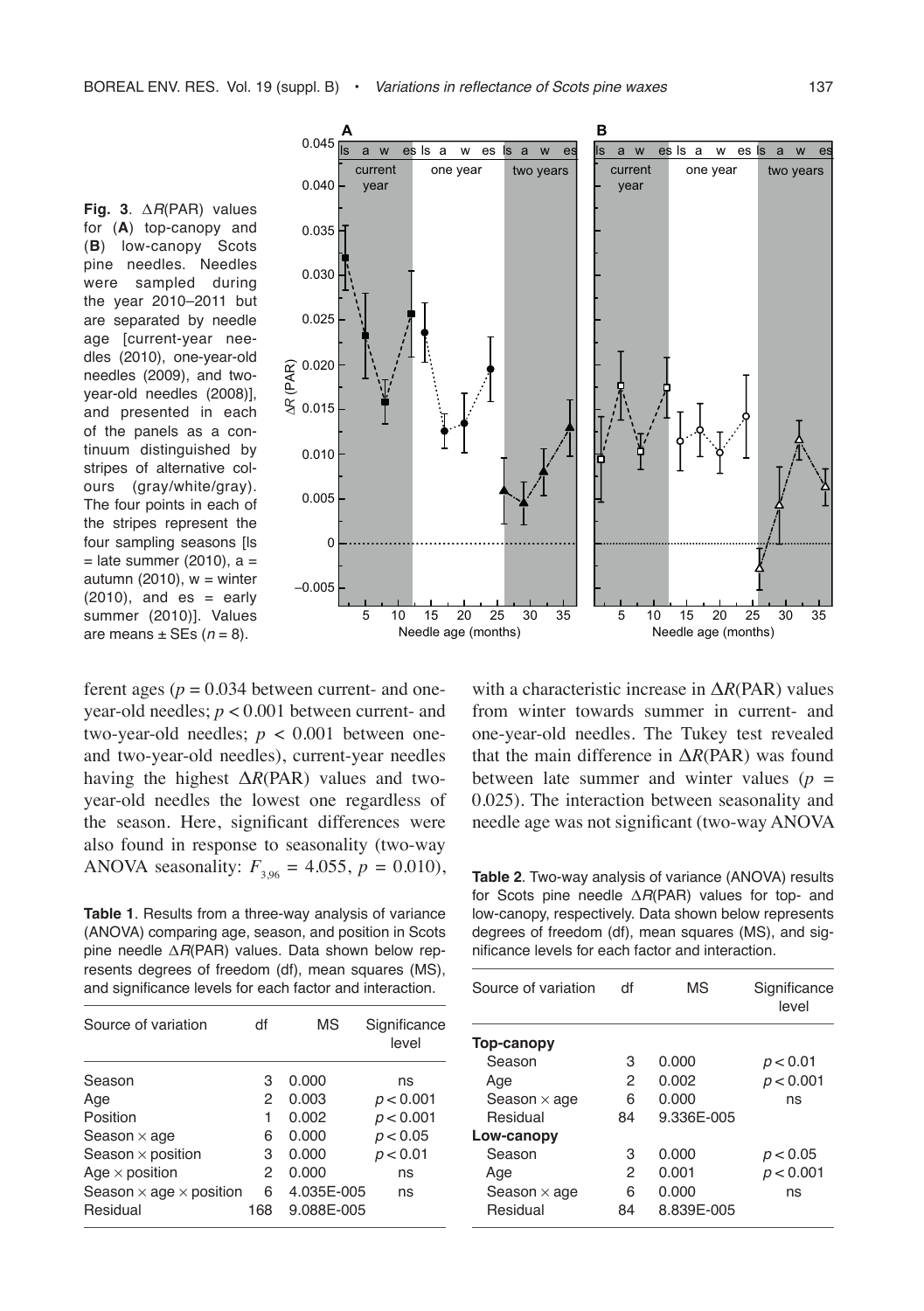seasonality  $\times$  needle age:  $F_{6.96} = 1.608$ ,  $p =$ 0.155).

The effects of age and seasonality on Δ*R*(PAR) were similar in the low-canopy and top-canopy positions (two-way ANOVA needle age:  $F_{2.96} = 7.763$ ,  $p = 0.001$ ; two-way ANOVA seasonality:  $F_{3.96} = 2.870$ ,  $p = 0.041$ ). However, current- and one-year-old needles did not differ from each other  $(p = 0.813)$ , and the differences in seasonality were due to differences between late summer and early summer  $(p = 0.028)$ . No interaction between seasonality and needle age was found in Δ*R*(PAR) (two-way ANOVA seasonality  $\times$  needle age:  $F_{6,96} = 1.458$ ,  $p = 0.203$ ). Thus, although in the three-way ANOVA the interaction between seasonality and needle age was significant, this interaction was not detected when conducting two-way ANOVA, suggesting that the latter interaction was dependent on the canopy position.

### **Discussion**

We investigated seasonal variation in the PAR reflectance of epicuticular waxes of Scots pine,  $\Delta R$ (PAR), for different needle ages within the canopy, and found that needle age and canopy position were the most significant factors controlling the spatiotemporal dynamics in  $\Delta R$ (PAR) (Tables 1 and 2). Additionally, a seasonal effect superimposed on the gradual decrease in Δ*R*(PAR) with age, presumably due to wax weathering, was also identified. This seasonal effect, detectable in current- and one-yearold needles from the top-canopy, was characterized by lowest values in the winter and highest values in the summer (Fig. 3a). In order to study simultaneously the effect of seasonality and needle age in  $\Delta R$ (PAR), we conducted a twoway ANOVA (Table 2). The analysis revealed that seasonality was indeed a significant factor behind the temporal dynamics in Δ*R*(PAR). We suggest that the dynamics in wax reflectance found in this study could represent a new photoprotective mechanism operating at the seasonal scale as it modulates PAR absorption over time.

Unlike deciduous plants, overwintering evergreen plants do not shed their leaves annually but retain them for several years. For example, in Scots pine from boreal and sub-boreal regions as old as eight-year-old needles can be found (e.g. Bäck *et al.* 1994). Thus, leaves of evergreen plants need to cope with the variation in environmental conditions, typical for the northern and alpine regions. In order to ensure the integrity of the photosynthetic apparatus, Scots pine needles undergo drastic seasonal structural and molecular changes at the photosystem level. Some of the changes concern restructuring and changes in size of photon-capturing antennae, and some are related to modifications in the quantity of chlorophylls, non-photosynthetic pigments, photosystem II light harvesting complexes and reaction centres (*see* Öquist and Huner 2003 for more details). Apart from the adjustments in light absorption, evergreen leaves also alter the energy partitioning at the photosystem level modifying the contribution of dynamic and sustainable thermal dissipation processes that are strongly regulated by light and temperature (Adams and Demmig-Adams 1994, Porcar-Castell *et al.* 2008, Porcar-Castell 2011). All these changes are meant to balance the partitioning of energy at the photosystem level between photochemical and non-photochemical processes, so the excitation pressure at the photosystem II and damage to reaction centres can be reduced. Nevertheless, episodes of excessive light that boreal evergreens experience during the spring months may upset the energy balance as the high irradiance favours light absorption, whilst low temperatures constrain the photosynthetic carbon reactions (Ensminger *et al.* 2004, Porcar-Castell *et al.* 2008, Porcar-Castell 2011).

Apart from the effect that seasonal changes in the photosynthetic apparatus have on the absorption of light, the increase in the reflectance of the epicuticular waxes, Δ*R*(PAR), detected from winter towards early summer (Fig. 3a), is consistent with an increased protective role of epicuticular waxes to reduce the excitation pressure and photodamage during cold and bright days in the spring months when the photosystems are subjected to higher levels of excess light than during the relatively dark winter days. In fact, a possible photoprotective role of epicuticular waxes has already been suggested from the comparison between glaucous and nonglaucous leaves of the same plant specimens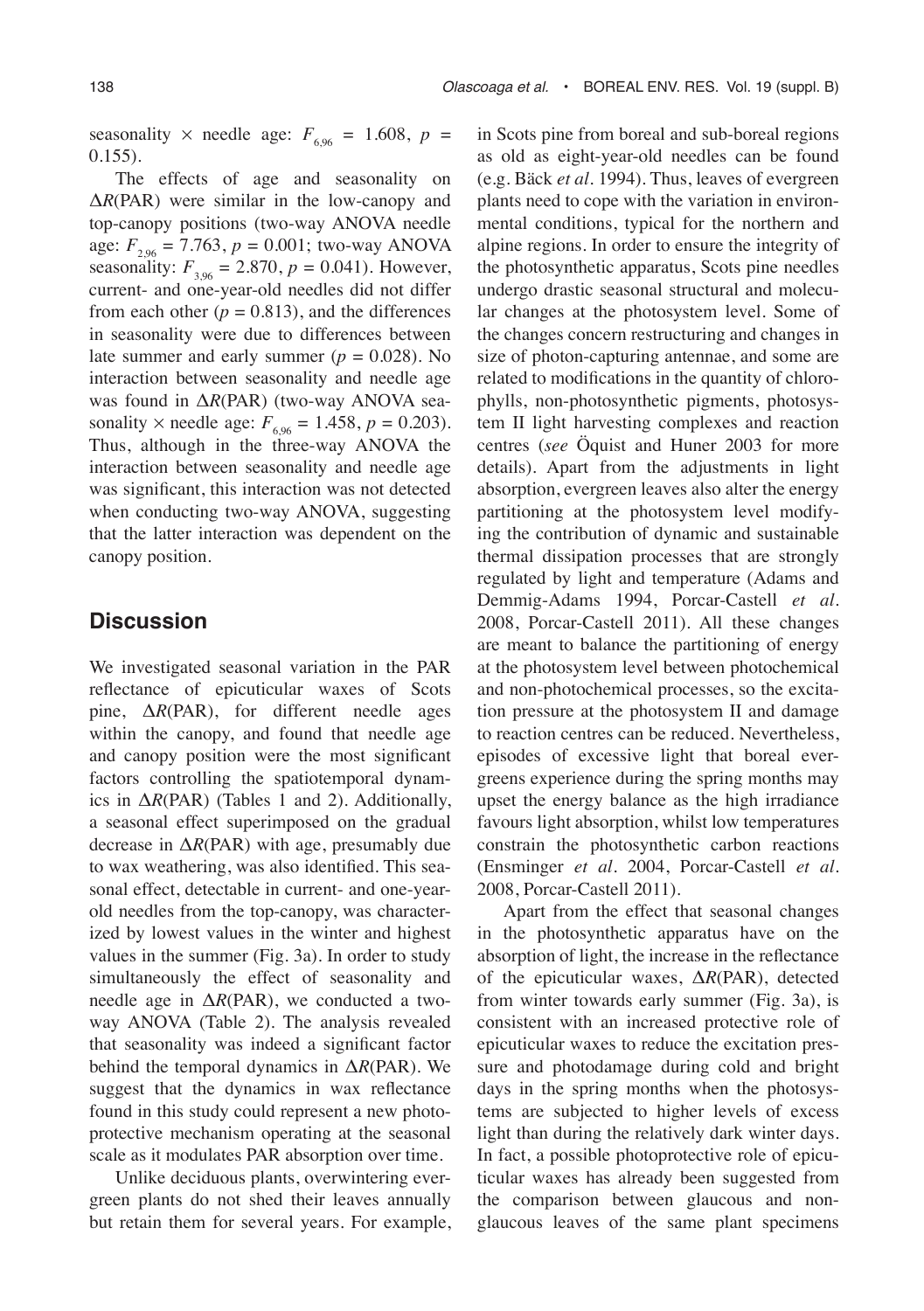(Mohammadian *et al.* 2007), and by comparison of needles of different conifer species (Clark and Lister 1975). These studies, however, were conducted only during a certain point in time. Yet, our study suggests that epicuticular waxes could have a photoprotective role also at the seasonal scale. The fact that the seasonal differences in Δ*R*(PAR) disappeared in older than one-year-old needles from the top-canopy might be explained by the low signal in the measurements. In fact, annual mean  $\Delta R$ (PAR) from any of the needle ages from the low canopy were half smaller than the  $\Delta R$ (PAR) from the current-year needles from the top-canopy. Although we tried to minimize the manipulation of needles during the measurements, removing part of the epicuticular waxes when arranging the needles in the clips was unavoidable, adding a certain degree of measurement noise to the results and a bias towards the underestimation of Δ*R*(PAR).

There is ample evidence supporting the decrease in the amount of epicuticular waxes due to wax weathering. Natural environmental factors such as wind (Van Gardingen *et al.* 1991), wind-carried dust and sea salt residues (Turunen and Huttunen 1996), rain (Baker and Hunt 1986, Percy and Baker 1990) or snow and ice formation on needle surfaces contribute to eroding and fracturing of the epicuticular wax crystallites. Furthermore, air pollution (Cape 1986, Turunen and Huttunen 1990), ozone (Günthardt-Goerg and Keller 1987) or acid rain and fog (Percy *et al.* 1992) has been shown to enhance natural wax weathering. However, pollution levels at our study site are rather low (Kulmala *et al.* 2000) and thus their effects are probably minor. It has also been suggested, on the basis of scanning electron microscopy, that part of what has been described as weathered waxes in aged needles might actually be deliquescent hygroscopic particles, which have similar amorphous appearance (Burkhardt 2010). Still, as wax weathering has also been related to the shortening and thickening of the wax crystallites into flatten amorphous structures (Cape 1986, Crossley and Fowler 1986), the weathered waxes could reflect less light and explain the decrease in Δ*R*(PAR) found with needle ageing. In fact, reflectance of intact needles,  $R(\lambda)$ , progressively declined from the newest to the oldest needles as a consequence of wax weathering (Fig. 1). As a result, lower  $R_w(\lambda)$  profiles produce lower epicuticular wax reflectance profiles, Δ*R*(*λ*), and Δ*R*(PAR), that might have impaired the detection of any seasonal trend under the superimposed effect of needle ageing.

Differences in the intensity of some environmental factors such as wind and rain within the canopy could also alter wax weathering rates, thus explaining the differences in Δ*R*(PAR) between both canopy positions (Figs. 1 and 3). Apart from wax weathering effects, these differences may also reflect distinctive microenvironmental conditions within the canopy. The air temperature during wax synthesis has been shown to affect the development of epicuticular waxes of the same plant species into different structures (Baker 1974), and thus their PAR reflectance properties. In fact, air temperature has been shown to affect the glaucousness of juvenile leaves of *Eucalyptus bicostata* (Cameron 1970). However, we did not find variations in air temperature between the canopy positions (Fig. 2a), and thus the observed differences in Δ*R*(PAR) within the canopy of Scots pine are unlikely to be caused by temperature. In contrast, PAR within the canopy revealed a strong gradient (Fig. 2b), reflecting differences in the light environments in each of the canopy positions, and the associated differences in the photosynthetic performance and optical properties between shaded needles and those in direct sunlight.

### **Concluding remarks**

The results of our study demonstrate that the optical properties of epicuticular waxes undergo a complex temporal pattern during the lifespan of the needle. We found a seasonal pattern of variation superimposed on that of the natural effect of wax weathering with age, which has important implications. First, the spatiotemporal dynamics in wax Δ*R*(PAR) identified here should be considered in studies that implicitly assume constant light absorption, and particularly whenever different leaf age classes, canopy positions or seasons are compared (e.g. comparing electron transport rates obtained fluoro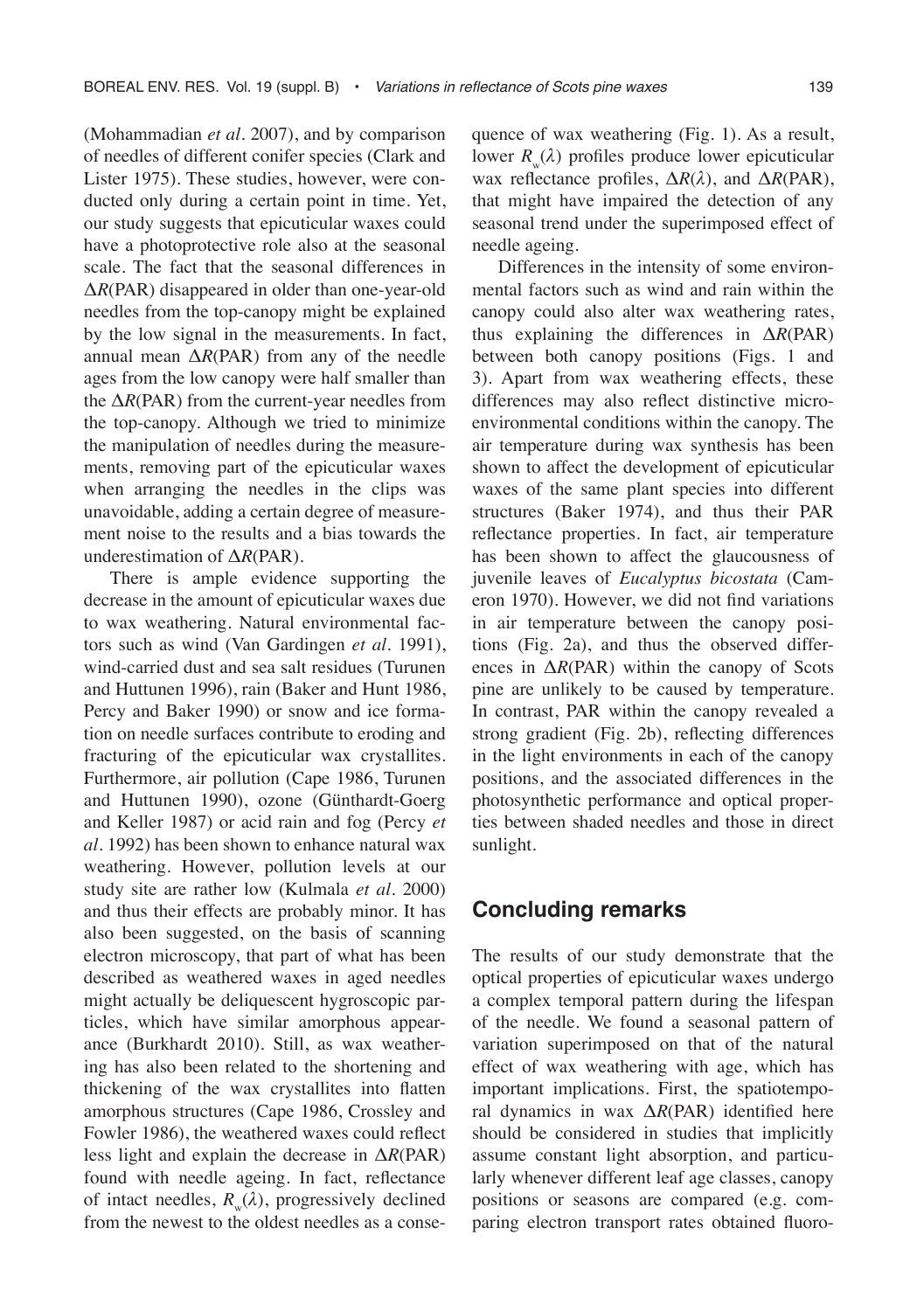metrically or light response curves and light use efficiencies obtained via gas exchange). Furthermore, although absolute values of Δ*R*(PAR) found in this study for Scots pine as a model species were not very large (up to 3%), the effect and significance of the photoprotective role proposed here might become more important in species having higher amounts of epicuticular waxes. Elucidating the functional role of these dynamics will require further studies at higher temporal resolutions.

*Acknowledgements*: This work was supported by the Academy of Finland (grants no. 118615 and 138884, Nordic top level research initiative CRAICC, ICOS 271878, ICOS-Finland 281255 and ICOS-ERIC 281250) and the Research Formation Program from the Basque Government's Department of Education, Universities and Investigation.

## **References**

- Adams W.W.III & Demmig-Adams B. 1994. Carotenoid composition and downregulation of photosystem II in three conifer species during the winter. *Physiol. Plant.* 92: 451–458.
- Bäck J., Neuvonen S. & Huttunen S. 1994. Pine needle growth and fine structure after prolonged acid rain treatment in the subartic. *Plant Cell Environ*. 17: 1009–1021.
- Baker E.A. 1974. The influence of environment on leaf wax development in *Brassica oleraceae var. gemmifera. New Phytologist* 73: 955–966.
- Baker E.A. & Hunt G.M. 1986. Erosion of waxes from leaf surfaces by simulated rain. *New Phytologist* 102: 161–173.
- Bewick T.A., Shillings D.G. & Querns R. 1993. Evaluation of epicuticular wax removal from whole leaves with chloroform. *Weed Technol.* 7: 706–716.
- Billings W.D. & Morris R.J. 1951. Reflection of visible and infrared radiation from leaves of different ecological groups. *Am. J. Bot.* 38: 327–331.
- Burkhardt J. 2010. Hygroscopic particles on leaves: nutrients or desiccants? *Ecol. Monogr.* 80: 369–399.
- Cameron R.J. 1970. Light intensity and the growth of *Eucalyptus* seedlings. II. The effect of cuticular waxes on light absorption in leaves of *Eucalyptus* species. *Austral J. Bot.* 18: 275–284.
- Cape J.N. 1986. Effects of air pollution on the chemistry of surface waxes of Scots pine. *Water Air Soil Poll.* 31: 393–399.
- Chalker-Scott L. 1999. Environmental significance of anthocyanins in plant stress responses. *Photochem. Photobiol.*  70: 1–9.
- Clark J.B. & Lister G.R. 1975. Photosynthetic action spectra of trees. II. The relationship of cuticle structure to the visible and ultraviolet spectral properties of needles from four coniferous species. *Plant Physiol*. 55: 407–413.
- Crossley A. & Fowler D. 1986. The weathering of Scots pine epicuticular wax in polluted and clean air. *New Phytologist* 103: 207–218.
- Daughtry C.S.T., Biehl L.L. & Ranson K.J. 1989. A new technique to measure the spectral properties of conifer needles. *Remote Sens. Environ.* 27: 81–91.
- Ensminger I., Sveshnikov D., Campbell D.A., Funk C., Jansson S., Lloyd J., Shibistova O. & Öquist G. 2004. Intermittent low temperatures constrain spring recovery of photosynthesis in boreal Scots pine forests. *Global Change Biol.* 10: 995–1008.
- Esteban R., Fernández-Marín B., Hernandez A., Jiménez E.T., León A., García-Mauriño S., Silva C.D., Dolmus J.R., Dolmus C.M., Molina M.J., Gutierrez N.N., Loaisiga M.I., Brito P. & García-Plazaola J.I. 2013. Salt crystal deposition as a reversible mechanism to enhance photoprotection in black mangrove. *Trees* 27: 229–237.
- Gilmore A.M. 1997. Mechanistic aspects of xanthophyll cycle-dependent photoprotection in higher plant chloroplasts and leaves. *Physiol. Plantarum* 99: 197–209.
- Günthardt-Goerg M.S. & Keller T. 1987. Some effects of long-term ozone fumigation on Norway spruce. II. Epicuticular wax and stomata. *Trees* 1: 145–150.
- Han Q., Shinokara K., Kakubari Y. & Mukai Y. 2003. Photoprotective role of rhodoxanthin during cold acclimation in *Cryptomeria japonica. Plant Cell Environ.* 26: 715–723.
- Hari P. & Kulmala M. 2005. Station for Measuring Ecosystem-Atmosphere Relations (SMEAR II). *Boreal Env. Res.* 10: 315–322.
- Holmes M.G. & Keiller D.R. 2002. Effects of pubescence and waxes on the reflectance of leaves in the ultraviolet and photosynthetic wavebands: a comparison of a range of species. *Plant Cell Environ.* 25: 85–93.
- Huner N.P.A., Öquist G. & Melis A. 2003. Photostasis in plants, green algae and cyanobacteria: the role of light harvesting antennae complexes. In: Green B.R. & Parsons W. (eds*.*), *Light-harvesting antennas in photosynthesis*, Advances in Photosynthesis and Respiration vol. 13, Kluwer Academic Publishers, Dordrecht, pp. 401–421.
- Kasahara M., Kagawa T., Oikawa K., Suetsugu N., Miyao M. & Wada M. 2002. Chloroplast avoidance movement reduces photodamage in plants. *Nature* 420: 829–832.
- Kulmala M., Rannik Ü., Pirjola L., Dal Maso M., Karimäki J., Asmi A., Jäppinen A., Karhu V., Korhonen H., Malvikko S-P., Puustinen A., Raittila J., Romakkaniemi S., Suni T., Yli-Koivisto S., Paatero J., Hari P. & Vesala T. 2000. Characterization of atmospheric trace gas and aerosol concentrations at forest sites in southern and northern Finland using back trajectories. *Boreal Env. Res.* 5: 315–336.
- Mesarch M.A., Walter-Shea E.A., Asner G.P., Middleton E.M. & Chan S.S. 1999. A revised measurement methodology for conifer needles spectral properties. Evaluating the influence of gaps between elements. *Remote Sens. Environ.* 68: 177–192.
- Mohammadian M.A., Watling J.R. & Hill R.S. 2007. The impact of epicuticular wax on gas-exchange and photoinhibition in *Leucadendron lanigerum* (Proteaceae).